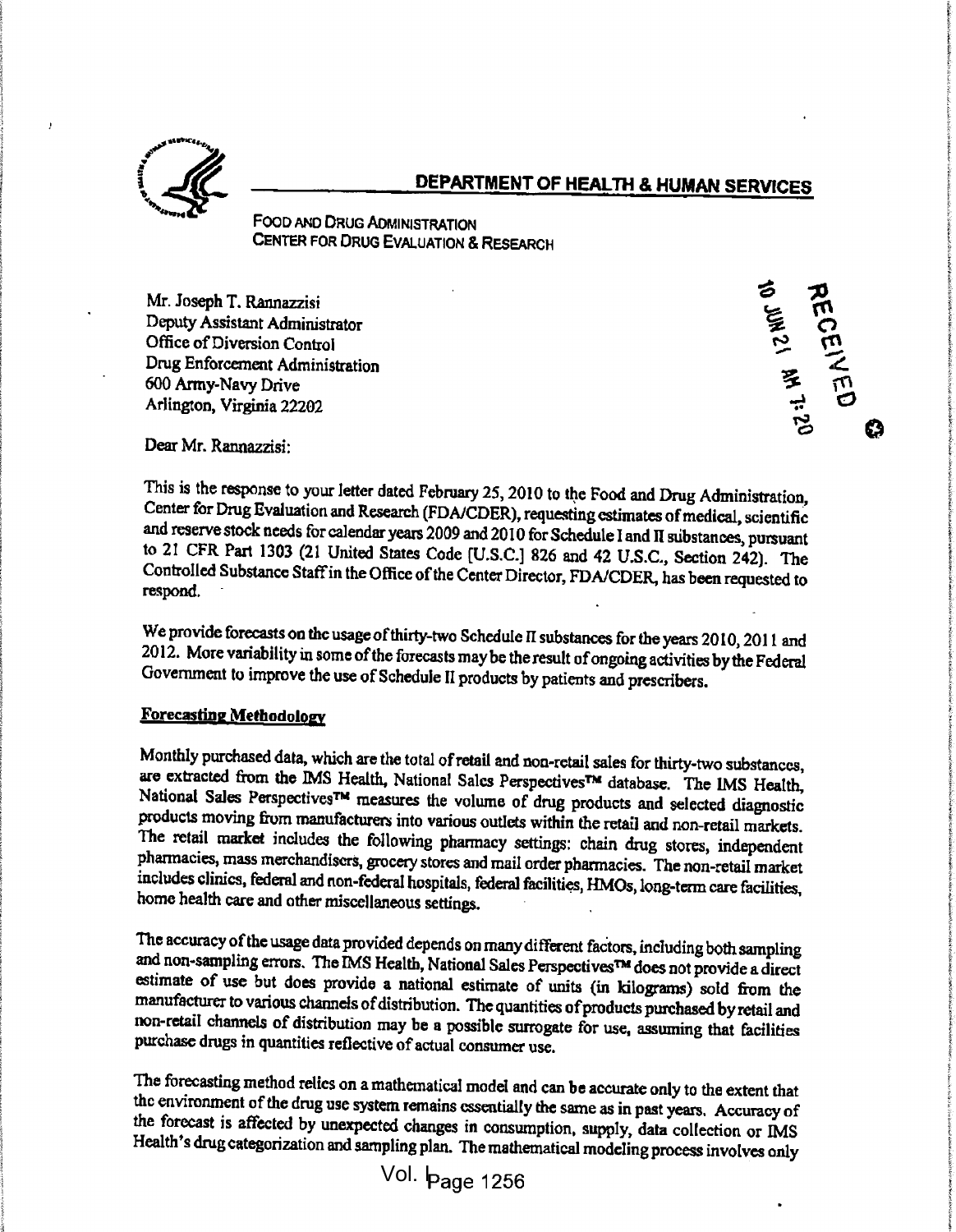Page 2 of 12

Į.

i;tfi

!

f.

objective factors. If deterministic factors not specified in advance are operative, reliability of the forecasted values is decreased. Predictions of usage change for 2010, 2011 and 2012 should be<br>carefully interpreted because the precision of the forecast reduces with time into the future.

We, Joseph T. Ramonzzia Pego 2 of 12 2<br>
objective Asiam. L'deterministic future at specified in stronge as operative, relativity of the controlling of the controlling of the specified in stronge change of the 2012 control Each year, IMS Health adjusts the complete database by applying correction factors to update product usage data. Such factors may include <sup>a</sup> "re-calibration" ofreported values or shifts in series reflecting new use of <sup>a</sup> drug containing the substance of interest. Such changes can result in the forecast estimate for a given year that differs from the estimate given in previous years. Fortunately, product usage data. Such factors may include a "re-calibration" of reported values or shifts in series<br>reflecting new use of a drug containing the substance of interest. Such changes can result in the<br>forecast estimate for

#### II. Tabular Data

i.

 $\label{eq:2.1} \frac{\partial}{\partial t} \frac{\partial}{\partial t} \frac{\partial}{\partial t} \frac{\partial}{\partial t} \frac{\partial}{\partial t} \frac{\partial}{\partial t} \frac{\partial}{\partial t} \frac{\partial}{\partial t} \frac{\partial}{\partial t} \frac{\partial}{\partial t} \frac{\partial}{\partial t} \frac{\partial}{\partial t} \frac{\partial}{\partial t} \frac{\partial}{\partial t} \frac{\partial}{\partial t} \frac{\partial}{\partial t} \frac{\partial}{\partial t} \frac{\partial}{\partial t} \frac{\partial}{\partial t} \frac{\partial}{\partial t} \frac{\partial}{\partial t} \frac{\partial}{\partial t} \frac{\partial}{\partial t} \frac{\partial$ 

 $\frac{1}{2}$ 

The *observed* usage (purchases in kilograms) of Schedule II substances in 2008 and 2009 and the percent changes based on the *observed* values of the current year and the previous year were The *observed* usage (purchases in kilograms) of Schedule II substances in 2008 and 2009 and the percent changes based on the *observed* values of the current year and the previous year were provided by CDER's Division of  $\frac{1}{2}$ 

Predicted usages (purchases in kilograms) of the Schedule II substances for 2010, 2011 and 2012 are also provided in Table 1. Each predicted value is an estimate subject to variation.

The observed and predicted usages for 2009 (that were forecasted in 2008) are consistent, in general, for all the drugs and substances with the exception of the values for remifentanil and sufentanil. This may be the result ofmethodological and statistical issues that relate to the small quantities ofsales of each drug substance and large percent changes in sales quantities over the past decade. before 1991 and hence it should not be an influential factor in the current assessment.<br>
The *observed* and *predicted* usages for 2009 (that were forecasted in 2008) are consistent, in general, for all the drugs and subst

Other substances also noted in the previous reports with similarly extreme values were amobarbital, diphenoxylate, meperidine, difenoxin and propoxyphene. Most of these extreme values occurred before 1991 and hence it should not be an influential factor in the current assessment.

 $\frac{1}{2}$ 

For ephedrine and pseudoephedrine purchase and usage, data were available from February <sup>2002</sup> to December 2009. For these two substances forecasting usage is provided for 2009 and 2010 only, because the forecasts were not reliable for later years due to the limitations of available usage data. Schedule IV substances pentazocine, temazepam and zolpidem forecasting usage is provided for 2002 to<br>December 2009. For these two substances forecasting usage is provided for 2009 and 2010 only,<br>because the forecasts were not reliable for later years due to the limitations of available usage data.<br>Schedule IV subs

 $\frac{1}{2}$ 

We are not providing forecast usage for the following Schedule I and II substances: etorphine, gamma-hydroxybutyric acid (GHB), LAAM, Iisdexamfetamine, marijuana, noroxymorphone, phenylpropanolamine, propiram, psilocybin, tapentadol and thebaine because data regarding the usage of these substances were not available. Schedule IV substances difenoxin,<sup>1</sup> halazepam, mazindol and prazepam are also not included in this analysis due to lack of data. From the not providing to ecast usage for the following Schedule I and II substances: etorphine,<br>gamma-hydroxybutyric acid (GHB), LAAM, lisdexamfetamine, marijuana, noroxymorphone,<br>phenylpropanolamine, propiram, psilocybin

We are providing current information on new drug products and abbreviated new drug applications for drug products containing Schedule II drugs approved between January <sup>2009</sup> and March <sup>201</sup> 0 in Table 2 and Table 3.

r en de la component de la component de la component de la component de la component de la component de la com<br>En 1980, en la component de la component de la component de la component de la component de la component de la

<sup>1</sup> Schedule IV difenoxin product is described in <sup>21</sup> CFR 1308. <sup>14</sup> as follows: Containing not more than <sup>1</sup> mg difenoxin and not less than 25 µgm atropine sulfate per dosage form.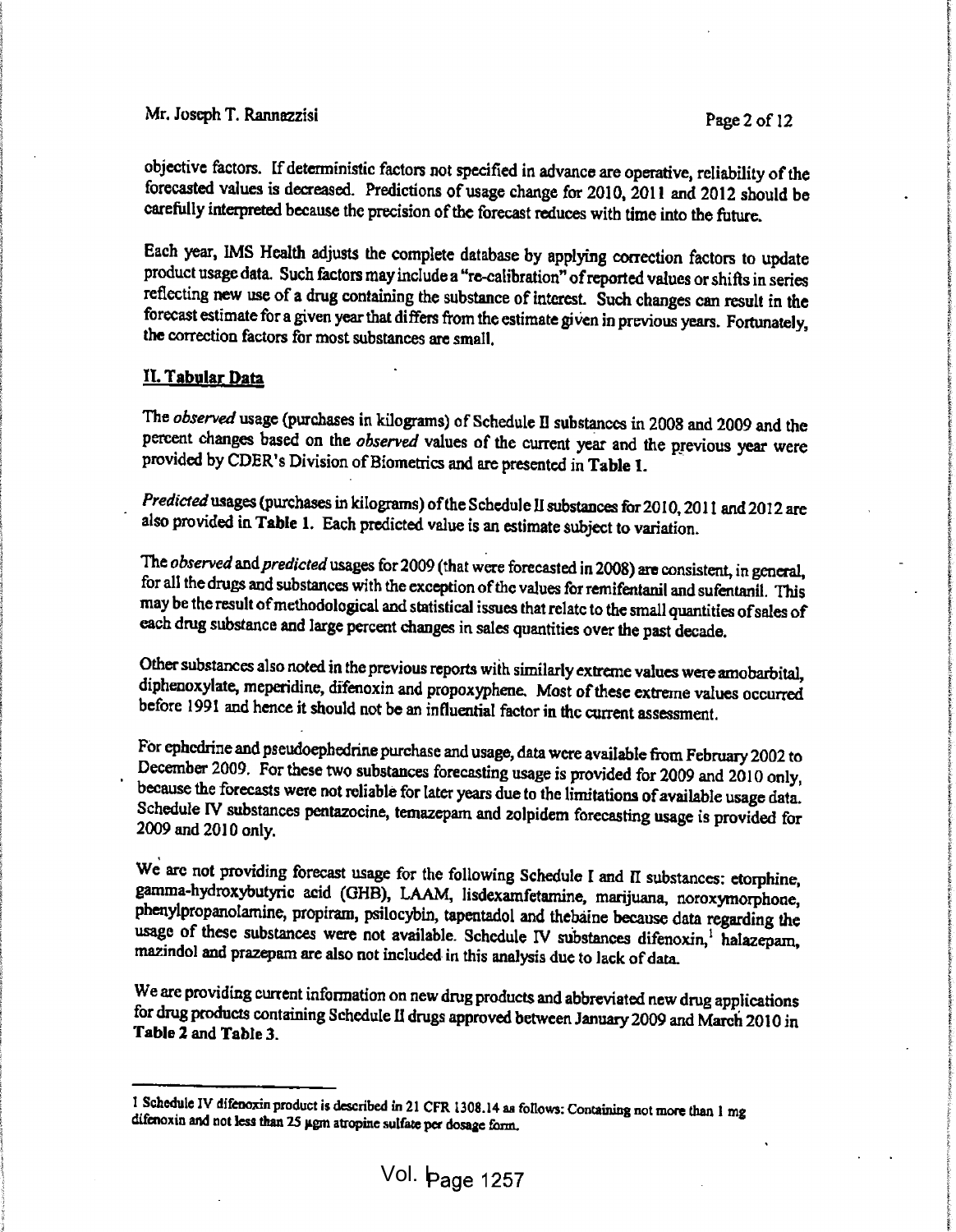Į.

!

s

I

!

I

t:

I

|<br>|<br>|<br>|

I

In Table 4 we have listed products which were discontinued during 2009.

#### $\overline{\phantom{a}}$ - Comments on Observed usages in 2009 (See Table 1).

Vol. I campa fi. The meaning interaction which were discussions of derivative (1999)  $\sigma$  i. The mean of the mean of the mean of the mean of the mean of the mean of the mean of the mean of the mean of the mean of the mean There was an increase in the observed use of each of the following substances in 2009 compared to 2008: alfentanil (6.9 percent), amobarbital (108.0 percent), amphetamine (16.8 percent), buprenorphine (38.5 percent), dronabinol (6.7 percent), hydrocodone (9.0 percent), hydromorphone (17.2 percent), methadone (2.5 percent), methylphenidate (2.2 percent), morphine (8.0 percent), oxycodone (11.7 percent), oxymorphone (37.5 percent), remifentanil (3.3 percent), secobarbital (15.5 percent), temazepam (2.4 percent) and zolpidem (13.6 percent). Frace was an increase in the *observed* use of each of the tollowing substances in 2009 compared to 2008: alfentanil (6.9 percent), amobarbital (108.0 percent), amphetamine (16.8 percent), buprenorphine (38.5 percent), dro

The increase in the observed usage for the following substances continued in 2009 and is predicted for 2010: methylphenidate, morphine, oxycodone and remifentanil. Increases might reflect a change in the use of these substances. The increase in the usage of oxycodone and morphine may reflect the for 2010: methylphenidate, morphine, oxycodone and remifentanil. Increases might reflect a change<br>in the use of these substances. The increase in the usage of oxycodone and morphine may reflect the<br>introduction on the mark introduction on the market of new formulations.

 $\frac{1}{2}$ 

### - Forecasted (Predicted) Increases for 2010 (See Table 1).

We arc forecasting for 2010 increases in the use (predicted) of D and DL amphetamine (9.4 percent), buprenorphine (18.5 percent), codeine (0.9 percent), diphenoxylate (0.3 percent), dronabinol (5.1 percent), ephedrine (6.4 percent), fentanyl ( <sup>1</sup> .8 percent), hydrocodone (7.7 percent), hydromorphone (1 1.2 percent), methadone (0.05 percent), methylphenidate (4.3 percent), morphine (8.2 percent), oxycodone (12.2 percent), oxymorphone (15.7 percent), remifentanil (4.5 percent), temazepam (1.3 percent) and zolpidem (12.2 percent). we are forecasting for 2010 increases in the use (predicted) of D and DL amphetamine (9.4 percent),<br>buprenorphine (18.5 percent), codeine (0.9 percent), diphenoxylate (0.3 percent), dronabinol (5.1<br>percent), ephedrine (6.4

 $\sim$ 

The predicted usage for amphetamine, cocaine, methylphenidate, and morphine for 2010 does not take under consideration specific needs of some manufacturers due to recent recalls of defective products or drug shortages. Recent recalls include, Shire's voluntary withdrawal of thirty-nine lots ofthe ADHD patch Daytrana (methylphenidate) on March 20, <sup>2009</sup> and Barr's voluntary recall of a lot of dextroamphetamine saccharate, amphetamine aspartate, dextroamphetamine sulfate and amphetamine sulfate 20 mg tablets on August 13, 2009. take under consideration specific needs of some manufacturers due to recent recalls of defective<br>products or drug shortages. Recent recalls include, Shire's voluntary withdrawal of thirty-nine lots<br>of the ADHD patch Daytra

#### - New Drug Products and Supplemental Actions (See Table 2).

There were three new drug products containing Schedule <sup>H</sup> controlled substances approved in 2009 and two products within the first quarter of  $2010$ . These products include codeine sulfate tablets (three strengths), fentanyl citrate buccal films (five strengths), hydromorphone hydrochloride extended release tablets (three strengths), morphine sulfate/naltrexone hydrochloride capsules (six strengths) and morphine sulfate oral solution (100mg/5 mL). <sup>A</sup> new product containing Zolpidem tartrate (Schedule IV) was approved in March 13, 2009. The were three new dring products containing Schedule II controlled substances approved in 2009<br>and two products within the first quarter of 2010. These products include codeine sulfate tablets<br>(three strengths), fentanyl

Two efficacy supplements containing hydromorphone and oxycodone wore approved by the Agency in 2009. Purdue Pharmaceuticals Products obtained approval on April 30, <sup>2009</sup> for <sup>a</sup> supplemental new drug application providing additional strengths of Dilaudid (hydromorphone); additional dose strengths include 1, 2 and <sup>4</sup> mg/ml ofhydromorphone. Xanodyne Pharmaceuticals received approval on May 15, 2009 for oxycodone 5 mg tablets, under the brand name Roxicodone.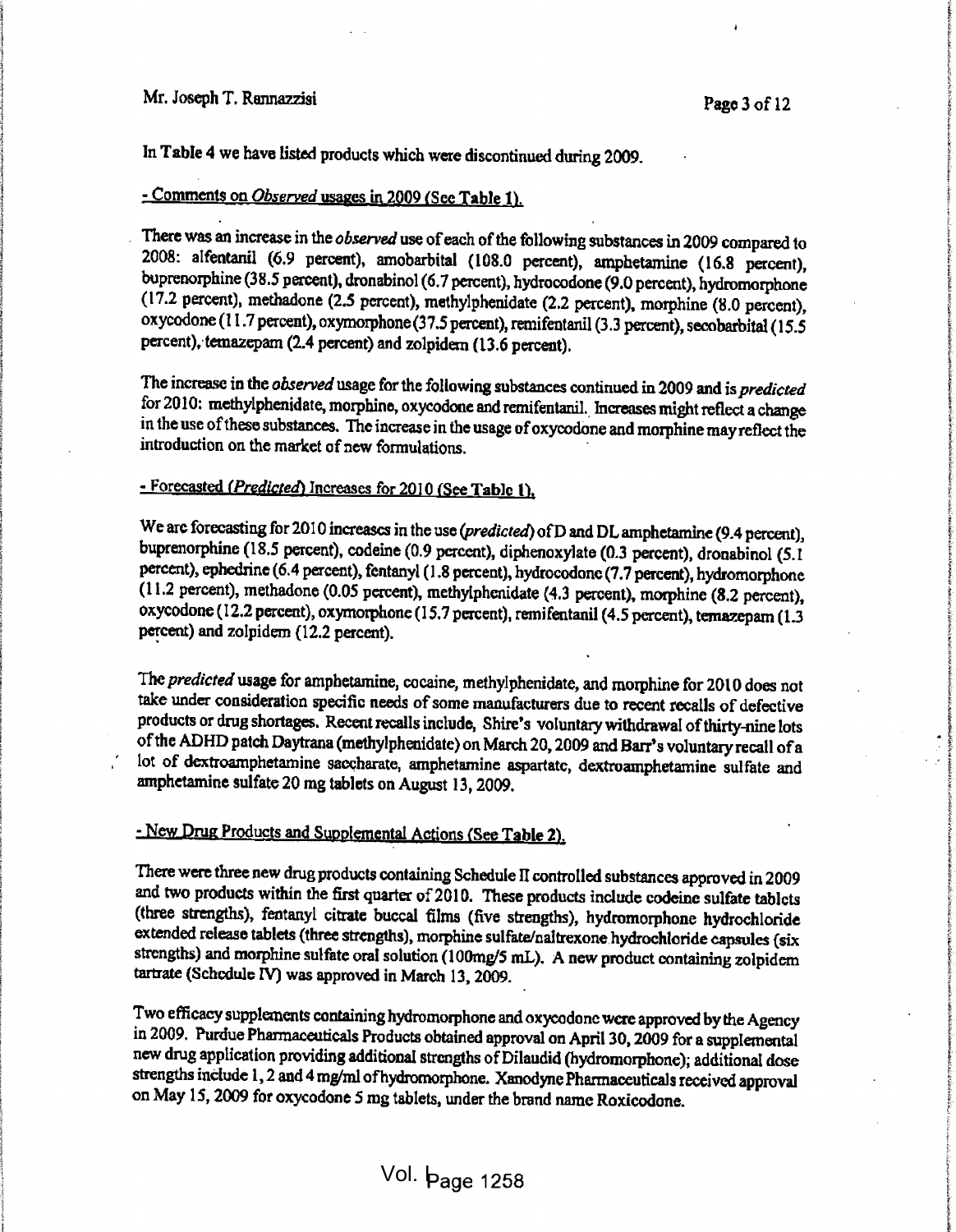: e. !

!

interior

f

f !>

( •: i

r

!

<sup>A</sup> chemistry supplement providing for <sup>a</sup> formulation change for Duragesic fentanyl transdermal patches from <sup>a</sup> reservoir to <sup>a</sup> matrix design patch was approved on July 31, 2009, Due to this change, the amount of fentanyl required for manufacturing the 12.5 µgm/hr, 25 µgm/hr, 50 µgm/hr, 75  $\mu$ gm/hr and 100  $\mu$ gm/hr patches increased from  $\mu$ <sup>(b)(4)</sup> patch ti<sup>(b) (4)</sup> of the reformulated patches will require  $^{(0)(4)}$  the amount of fentanyl that was needed to maintain the  $^{12}$ manufacturing of the former reservoir patches.  $p$ er  $\qquad \qquad \frac{1}{2}$ , respectively. On average the manufacturing

A supplement for methylphenidate was approved in 2009. Novartis Pharmacenticals Corporation received approval on October 23, <sup>2009</sup> for marketing the <sup>30</sup> mg extended release methylphenidate tablets (Focalin XR); accordingly permitting the removal of the <sup>20</sup> mg maximum dese restriction from the Focalin XR labeling.

Supplemental applications to expand the use of lisdexamphetamine in adolescents and for the use of GHB in fibromyalgia are under review, and actions for these applications are expected to take place in 2010.

#### • Generic Approvals (See Table 3).

During the period of January 2009-January 2010, the following generic products containing controlled substances received approval: one version of the buprenorphine hydrochloride sublingual tablet (two strengths), one version of the fentanyl transdermal system (extended release) (four strengths), two versions of the fentanyl citrate transmucosal lozenge (six strengths), two versions of the hydromorphone hydrochloride tablet (3 strengths), one version of the meperidine hydrochloride tablet (four strengths), one version of the methadone hydrochloride tablet (one strength), five versions of the oxycodone hydrochloride tablet (extended release) (seven strengths), two versions of the combination product pseudoephedrine hydrochloride/fexofenadine hydrochloride tablet (extended release) (two strengths) and one version of the temazepam capsule (three versions).

#### - Discontinued Products (See Table 4).

Distribution ofthe following products was discontinued during the time period January 2009- March 2010: sulfate/dextroamphetamine saccharate/dextroampehetamine sulfate tablet (4 strengths, all generic), three versions of the combination product of *codeine phosphate*/acetaminophen tablet (two strengths, all generic), two versions of the combination product hydrocodone bitartrate/homatropine methylbromide tablet and syrup (one strength, Hycodan) and tablet (one strength, generic), one version of the combination product hydrocodone bitartrate/acetaminophen capsule (one strength, generic Lorcet-HD), one version of the hydromorphone hydrochloride tablet (one strength, generic), one version of tbe meperidine hydrochloride tablet (one strength, Demerol), two versions of the morphine sulfate tablet extended release (one strength, generic), two versions of the combination product pseudoephedrine hydrochloride/ triprolidine hydrochloride tablet (one strength, generic) and one version of the combination product pseudoephedrine hydrochloride/brompheniramine malcatc/dextromethorphan hydrobromide syrup (one strength, generic). one version of the combination product amphetamine aspartate/amphetamine

### Vol. **Þ**age 1259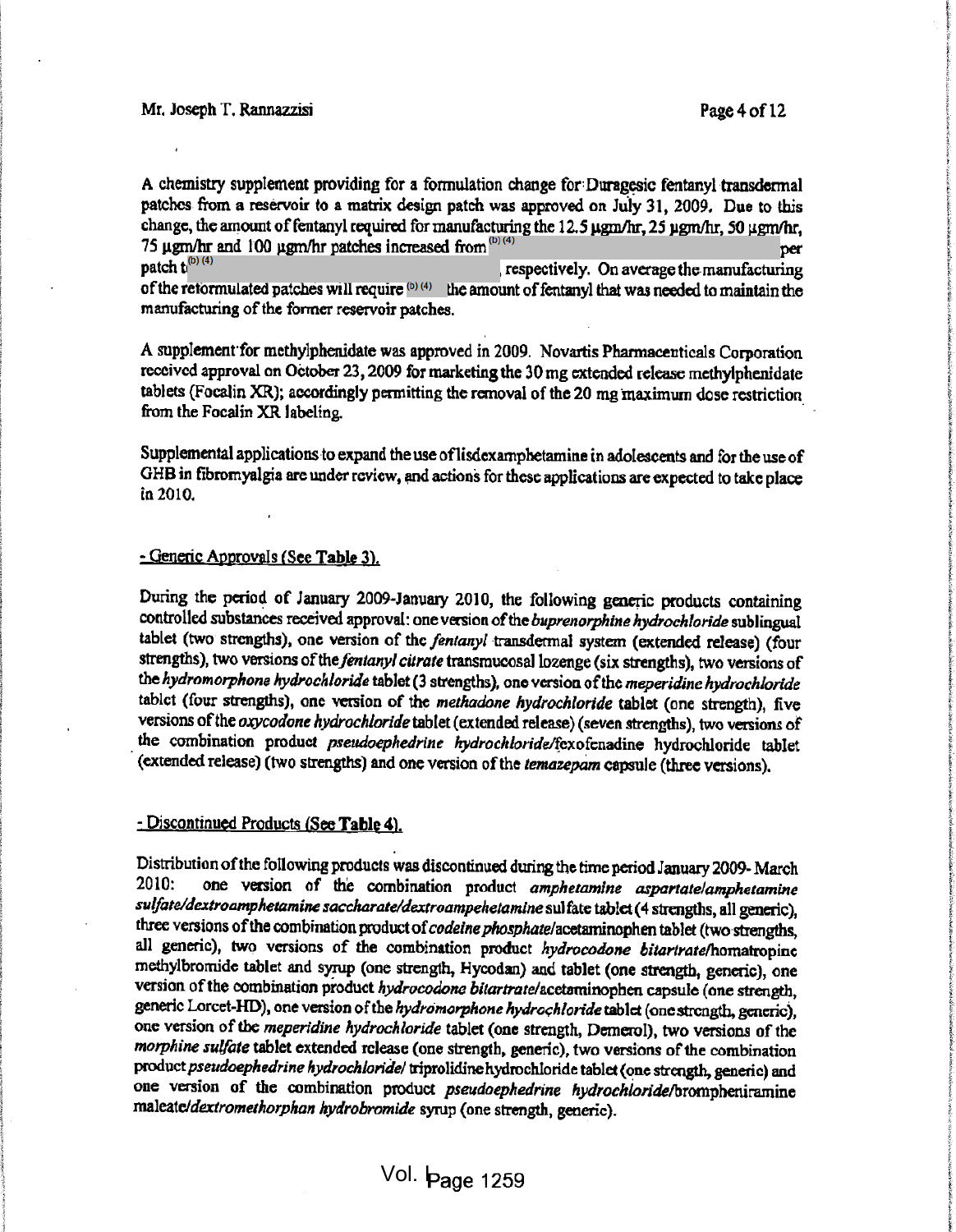Page 5 of 12

We hope that these data prove useful to the Drug Enforcement Administration in making quota determinations.

Sincerely,

Michael Klein, Ph.D Director, Controlled Substance Staff Office of the Center Director Center for Drug Evaluation and Research

Concur:

De Turk ho

Douglas C. Throckmorton, M.D. Deputy Center Director Center for Drug Evaluation and Research

Attachments:

Table 1: Forecast Uses (Purchases, in Kg) for 2009, 2010 and 2011, and Observed Use for 2007 and 2008 of Schedule II Controlled Substances.

Table 2: Recently Approved New Drug Products Containing Schedule II Controlled Substances.

Table 3: Recently Approved Generic Drug Products Containing Schedule II Controlled Substances.

Table 4: Drug Products Containing Schedule II Controlled Substances Discontinued in January 2008-February 2009.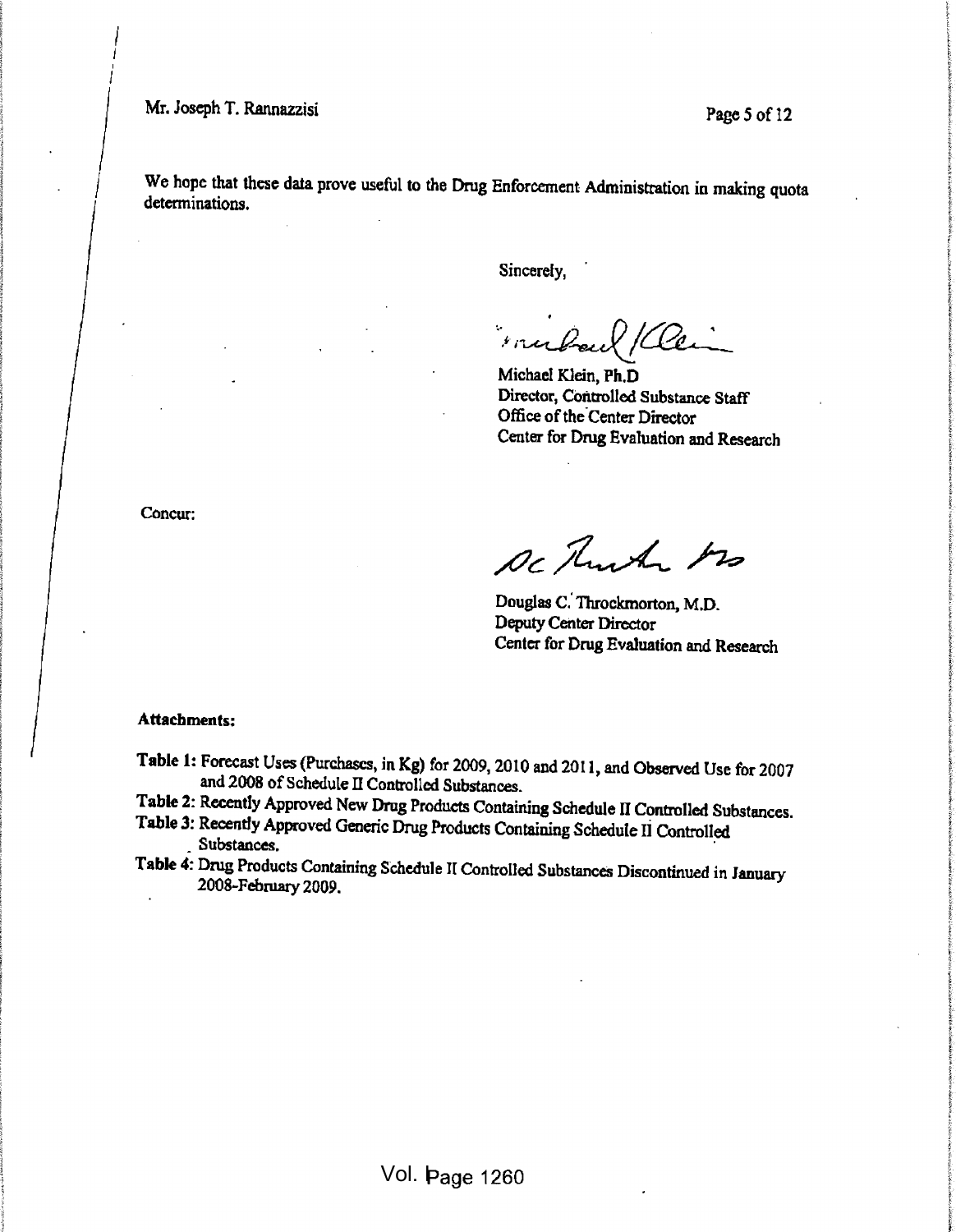#### $\mathcal{L}$  is a set of  $\mathcal{L}$  in the set of  $\mathcal{L}$  is a set of  $\mathcal{L}$  is a set of  $\mathcal{L}$  is a set of  $\mathcal{L}$  is a set of  $\mathcal{L}$  is a set of  $\mathcal{L}$  is a set of  $\mathcal{L}$  is a set of  $\mathcal{L}$  is a set of  $\mathcal{L}$  Mr. Joseph T. Rannazzisi eta aldera arte aldera arte aldera arte aldera arte aldera arte aldera arte aldera arte aldera arte aldera arte aldera arte aldera arte aldera arte aldera arte aldera arte aldera arte aldera arte a **6 of 12** I is seen that the contract the contract of the contract of the contract of the contract of the contract of the contract of the contract of the contract of the contract of the contract of the contract of the cont

J

fc

in the collect of anti-section

!!!!

1:

| <b>SUBSTANCE</b>               | 2008<br><b>Observed</b> | 2009<br><b>Observed</b><br>(%CHANGE <sup>1</sup> ) | 2010<br>Predicted<br>$%$ CHANGE <sup>2</sup> ) | 2011<br>Predicted<br>$(*CHANGE3)$ | 2012<br>Predicted<br>(%CHANGE <sup>4</sup> ) |
|--------------------------------|-------------------------|----------------------------------------------------|------------------------------------------------|-----------------------------------|----------------------------------------------|
| <b>ALFENTANIL</b>              | 0.42                    | 0.45(7.0)                                          | $0.42(-7.3)$                                   | 0.4(3.5)                          | 0.4(3.4)                                     |
| <b>AMOBARBITAL</b>             | 2.18                    | 4.53 (108.0)                                       | $3.70(-18.2)$                                  | $2.9$ (-20.6)                     | $2.33(-20.6)$                                |
| D- & DL-<br><b>AMPHETAMINE</b> | 6415.3                  | 7493.0 (16.8)                                      | 8193.27 (9.4)                                  | 8456.1 (3.2)                      | 8718.9(3.1)                                  |
| <b>BUPRENORPHINE</b>           | 930.9                   | 1289.3 (38.5)                                      | 1527.7 (18.5)                                  | 1755.5 (14.9)                     | 1968.6(12.1)                                 |
| <b>BUTORPHANOL</b>             | 20.5                    | $19.4(-5.3)$                                       | 18,56(4,3)                                     | 17.6(4.9)                         | $16.7(-5.2)$                                 |
| <b>COCAINE</b>                 | 59.6                    | $54.2(-9.7)$                                       | $41.9(-22.7)$                                  | $30.5 (-27.1)$                    | $19.1(-37.2)$                                |
| <b>CODEINE</b>                 | 26288.6                 | 25791.2 (-1.9).                                    | 26022.7 (0.9)                                  | 24981.3 (-4.0)                    | 23938.5 (-4.2)                               |
| DIHYDROCODEINE                 | 162.7                   | $125.8(-22.7)$                                     | $93.3(-25.8)$                                  | 52.2(44.0)                        | $11.1(-78.1)$                                |
| DIPHENOXYLATE                  | 442.5                   | $441.8(-0.2)$                                      | 443.3(0.3)                                     | $443.2(-0.01)$                    | 443.1 (-0.01)                                |
| DRONABINOL                     | 86.2                    | 92.0(6.7)                                          | 96.6(5.1)                                      | 103.1(6.7)                        | 109.6(6.3)                                   |
| <b>EPHEDRINE</b>               | 1455.2                  | 1398.0 (-3.9)                                      | 1487.6(6.4)                                    | <b>NA</b>                         | <b>NA</b>                                    |
| FENTANYL                       | 491.1                   | 490.1 (-0.2)                                       | 498.7 (1.8)                                    | 499.7 (0.2)                       | 500.7(0.2)                                   |
| <b>HYDROCODONE</b>             | 52099.7                 | 56810.9 (9.0)                                      | 61164.8 (7.7)                                  | 65775.5 (7.5)                     | 70386.3 (7.0)                                |
| <b>HYDROMORPHONE</b>           | 1130.0                  | 1324.6 (17.2)                                      | 1472.6 (11.2)                                  | 1645.0 (11.7)                     | 1817.4 (10.5)                                |
| LEVORPHANOL                    | 4.35                    | $4.32(-0.7)$                                       | $4.2(-1.3)$                                    | $3.9(-8.6)$                       | $3.5(-9.4)$                                  |
| <b>MEPERIDINE</b>              | 3824.8                  | 2932.1 (-23.3)                                     | $2358.8(-19.6)$                                | $1624.5(-31.1)$                   | 890.3 (-45.2)                                |
| <b>METHADONE</b>               | 7593.7                  | 7782.0 (2.5)                                       | 7785.6 (0.05)                                  | 8087.9 (3.9)                      | 8399.9(3.9)                                  |
| <b>METHAMPHETAMINE</b>         | 14.9                    | $13.9(-6.7)$                                       | $13.1(-5.6)$                                   | $12.3(-6.1)$                      | $11.52(-6.5)$                                |
| <b>METHYLPHENIDATE</b>         | 16697.9                 | 17063.8 (2.2)                                      | 17796.8 (4.3)                                  | 18388.4(3.3)                      | 18980.0 (3.2)                                |
| <b>MORPHINE</b>                | 25270.5                 | 27292.8 (8.0)                                      | 29519.7 (8.2)                                  | 31716.0 (7.4)                     | 33912.3 (6.9)                                |
| <b>OPIUM</b>                   | 557.9                   | $87.1(-84.4)$                                      | $84.6(-2.8)$                                   | $77.2(-8.7)$                      | $70.3(-8.9)$                                 |
| <b>OXYCODONE</b>               | 51343.6                 | 57361.4 (11.7)                                     | 64346.2 (12.2)                                 | 71447.0 (11.0)                    | 78547.7 (9.9)                                |

Table 1: Forecast(Predicted) Uses (Purchases, in Kg) for 2010, 2011 and 2012, and Observed<br>Use for 2008 and 2009 of Schedule II Contralled Bub to the California of the California Use for 2008 and 2009 of Schedule II Controlled Substances. (Note: Substances for which either observed or predicted increases are equal to or exceed 10 percent are in bold).

 $\frac{1}{2}$ <sup>f</sup> <sup>I</sup>  $\frac{1}{2}$  $\mathcal{L} = \{ \mathbf{I} \mid \mathbf{I} \in \mathcal{L} \}$ 

<sup>1</sup> 100 x [Observed (2009) - Observed (2008)]/Observed (2008); <sup>2</sup> 100 x [Forecast (2010) - Observed (2009)] /Observed (2009); <sup>3</sup> 100 x [Forecast (20110])/Forecast (2010); <sup>4</sup> 100 x (2009)] /Observed (2009);  $\frac{3}{100}$  x [Forecast (2010)] /Observed (2009);  $\frac{3}{100}$  x [Forecast (2011) - Forecast (2010)]/Forecast (2010);  $\frac{4}{100}$  x [Forecast (2012) - Forecast (2011)]/Forecast (2011)]

 $\frac{1}{2}$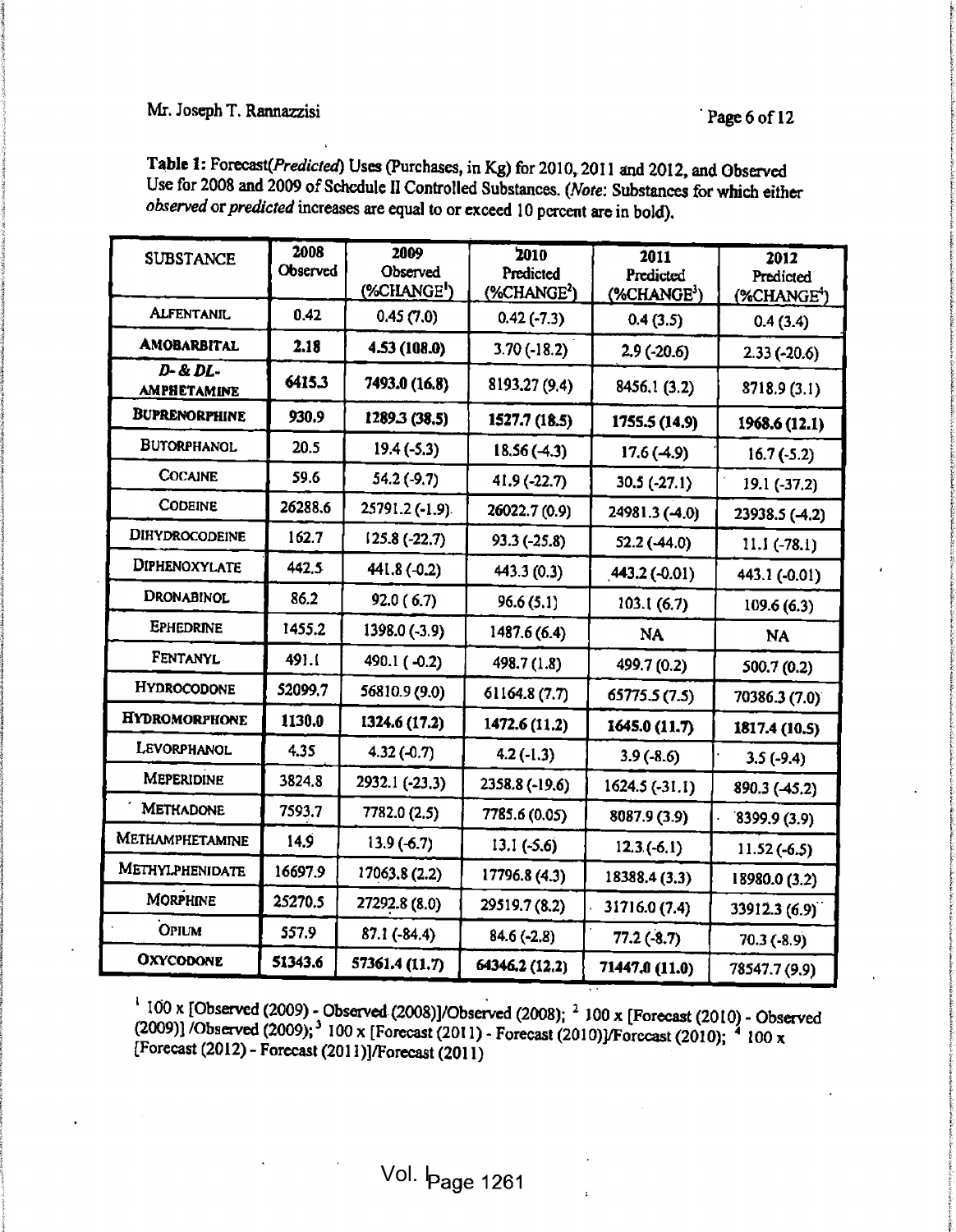### Mr. Joseph T. Rannazzisi Page 7 of 12

ŧ.

i

i<br>Indiana

in the control

i; !

f financial

i<br>I

į.

I

I

I

i<br>V

|<br>|}

i. I-

I

\

**International Control** 

**Northeast Street** 

**WASHINGTON** 

in the control of the control of the

Service Service Service

| Table 1 Continued |  |
|-------------------|--|
|                   |  |
|                   |  |

ing terminal and the control of the control of the control of the control of the control of the control of the<br>International control of the control of the control of the control of the control of the control of the control

!

i<br>Si<br>Si j<br>John Stein<br>John Stein

I<br>I i 1

1 I.

 $\frac{1}{2}$ 

š. t.

! i $\mathcal{L}$ i<br>Santa Cara<br>Santa Cara

i 1

1

{

1

ł. alia viene.<br>Internet

| <b>SUBSTANCE</b>       | 2008<br>Observed | 2009<br>Obscryed<br>$(*CHANGE')$ | 2010<br>Predicted<br>(%CHANGE <sup>2</sup> ) | 2011<br>Predicted<br>(%CHANGE <sup>3</sup> ) | 2012<br>Predicted<br>(%CHANGE <sup>4</sup> ) |
|------------------------|------------------|----------------------------------|----------------------------------------------|----------------------------------------------|----------------------------------------------|
| <b>OXYMORPHONE</b>     | 897.5            | 1234.0(37.5)                     | 1427.2 (15.7)                                | $1322.0(-7.4)$                               | $1224.6(-7.4)$                               |
| Pentazocine            | 830.2            | $680.3(-18.1)$                   | $522.0(-23.3)$                               | <b>NA</b>                                    | <b>NA</b>                                    |
| PENTOBARBITAL          | 96.5             | $95.0(-1.6)$                     | $92.3(-2.8)$                                 | $80.3(-13.0)$                                | 69.9 (-13.0)                                 |
| PROPOXYPHENE           | 111743.7         | $102508.6(-8.3)$                 | 95510.1 (-6.8)                               | $86369.7(-9.6)$                              | 77229.3 (-10.6)                              |
| <b>PSEUDOEPHEDRINE</b> | 139915.6         | $132754.0(-5.1)$                 | 129329.2 (-2.6)                              | <b>NA</b>                                    | <b>NA</b>                                    |
| REMIFENTANIL           | 0.85             | 0.8(3.3)                         | 0.9(4.5)                                     | 0.9(4.4)                                     | 1.0(4.2)                                     |
| <b>SECOBARBITAL</b>    | 19.84            | 22.92(15.5)                      | $21.5(-5.9)$                                 | $16.4(-23.5)$                                | $12.6(-23.5)$                                |
| <b>SUFENTANIL</b>      | 0.08             | $0.08(-1.7)$                     | $0.07(-7.3)$                                 | 0.08(3.6)                                    | 0.08(3.4)                                    |
| Temazepam              | 6231.4           | 6383.9(2.5)                      | 6468.0(1.3)                                  | NA                                           | <b>NA</b>                                    |
| <b>ZOLPIDEM</b>        | 10175.9          | 11564.40 (13.6)                  | 12974.02 (12.2)                              | <b>NA</b>                                    | <b>NA</b>                                    |

 $\mathcal{L}$  and the contract of the contract of the contract of the contract of the contract of the contract of the contract of the contract of the contract of the contract of the contract of the contract of the contract of

 $\frac{1}{100}$  x [Observed (2009) - Observed (2008)]/Observed (2008);  $\frac{2}{100}$  x [Forecast (2010) - Observed (2009)] /Observed (2009); <sup>3</sup> 100 x [Forecast (2011) - Forecast (2010)]/Forecast (2010); <sup>4</sup> 100 x [Forecast (2012) - Forecast (201 l)]/Forccast (201 1)

 $\frac{1}{2}$ 

j in de staat de staat de staat de staat de staat de staat de staat de staat de staat de staat de staat de sta<br>In de staat de staat de staat de staat de staat de staat de staat de staat de staat de staat de staat de staat

 $\tilde{r}$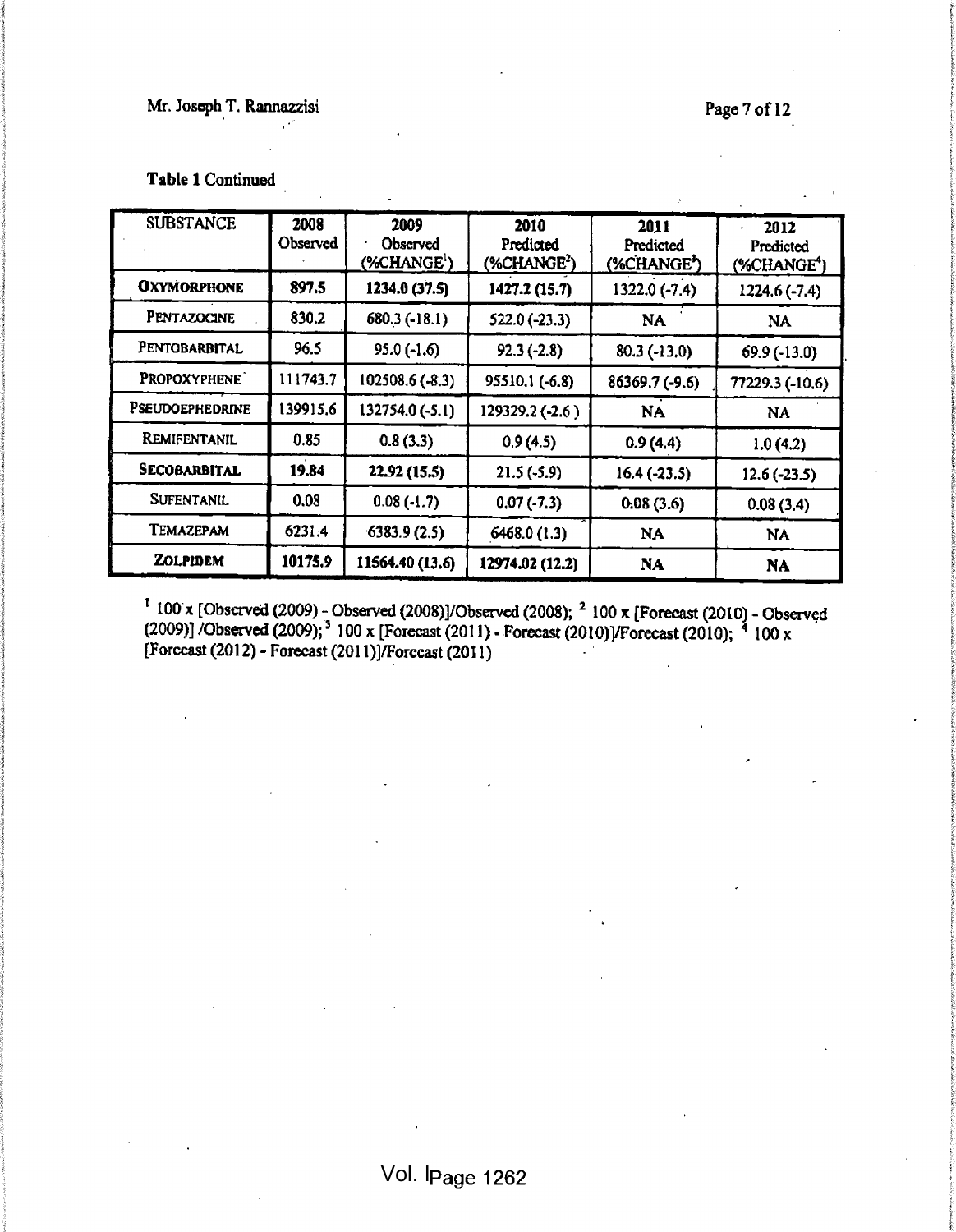Nr. Joseph T. Rannazzisi i matematika kwa kutoka kwa kutoka wa 1992 wapatao 12 i Mr. Joseph T. Rannazzisi

s 'J

! E.

s

i

i

i

da kalendari.<br>J

1

I I In the Line I

i i i i t

i.

**International Control** 

ta ing ing

!

r !!!

I

i t 1

| Table 2: Recently Approved New Drug Products Containing Schedule II Controlled Substances, |  |
|--------------------------------------------------------------------------------------------|--|
|--------------------------------------------------------------------------------------------|--|

| <b>DRUG PRODUCT</b>                                                                                                                                      | NDA#       | <b>DATE</b><br><b>APPROVED</b> | <b>SPONSOR</b>                 |
|----------------------------------------------------------------------------------------------------------------------------------------------------------|------------|--------------------------------|--------------------------------|
| CODEINE SULFATE - TABLET - 15 MG; 30 MG; 60 MG                                                                                                           |            | 07/16/09                       | <b>ROXANE</b>                  |
| DEXMETHYLPHENIDATE HYDROCHLORIDE (FOCALIN) -<br><b>EXTENDED RELEASE CAPSULE - 30 MG</b>                                                                  |            | 10/23/09                       | <b>NOVARTIS</b>                |
| FENTANYL CITRATE (ONSOLIS) - BUCCAL FILM - EQ 0.2<br>MG; EQ 0.4 MG; EQ 0.6 MG; EQ 0.8 MG; EQ 1.2 MG                                                      |            | 07/16/09                       | <b>MEDA PHARM</b>              |
| HYDROMORPHONE HYDROCHLORIDE (DILAUDID) -<br>INJECTABLE - 1MG/ML; 2MG/ML; 4MG/ML                                                                          |            | 04/30/09                       | PURDUE PHARM                   |
| HYDROMORPHONE HYDROCHLORIDE (EXALGO) -<br>EXTENDED RELEASE TABLET - 8 MG; 12 MG; 16 MG                                                                   | $21 - 217$ | 03/01/10                       | MALLINCKRODT                   |
| MORPHINE SUFATE - ORAL SOLUTION - 100MG/5ML                                                                                                              | 22-195     | 02/25/10                       | <b>ROXANE</b>                  |
| MORPHINE SULFATE / NALTREXONE HYDROCHLORIDE<br>(EMBEDA) - CAPSULE - 20 MG/ 0.8 MG; 30 MG/ 1.2 MG; 50<br>MG/2 MG; 60 MG/2.4 MG; 80 MG/3.2 MG; 100 MG/4 MG | $22 - 321$ | 08/13/09                       | <b>ALPHARMA</b><br><b>KING</b> |
| OXYCODONE HYDROCHLORIDE (ROXICODONE) - TABLET -<br>5 MG                                                                                                  | $21-011$   | 05/15/09                       | <b>XANODYNE</b><br>Pharm       |
| ZOLPIDEM TARTRATE (EDULAR) - SUBLINGUAL TABLET -<br>5 MG; 10 MG                                                                                          | 21-997     | 03/13/09                       | <b>MEDA PHARM</b>              |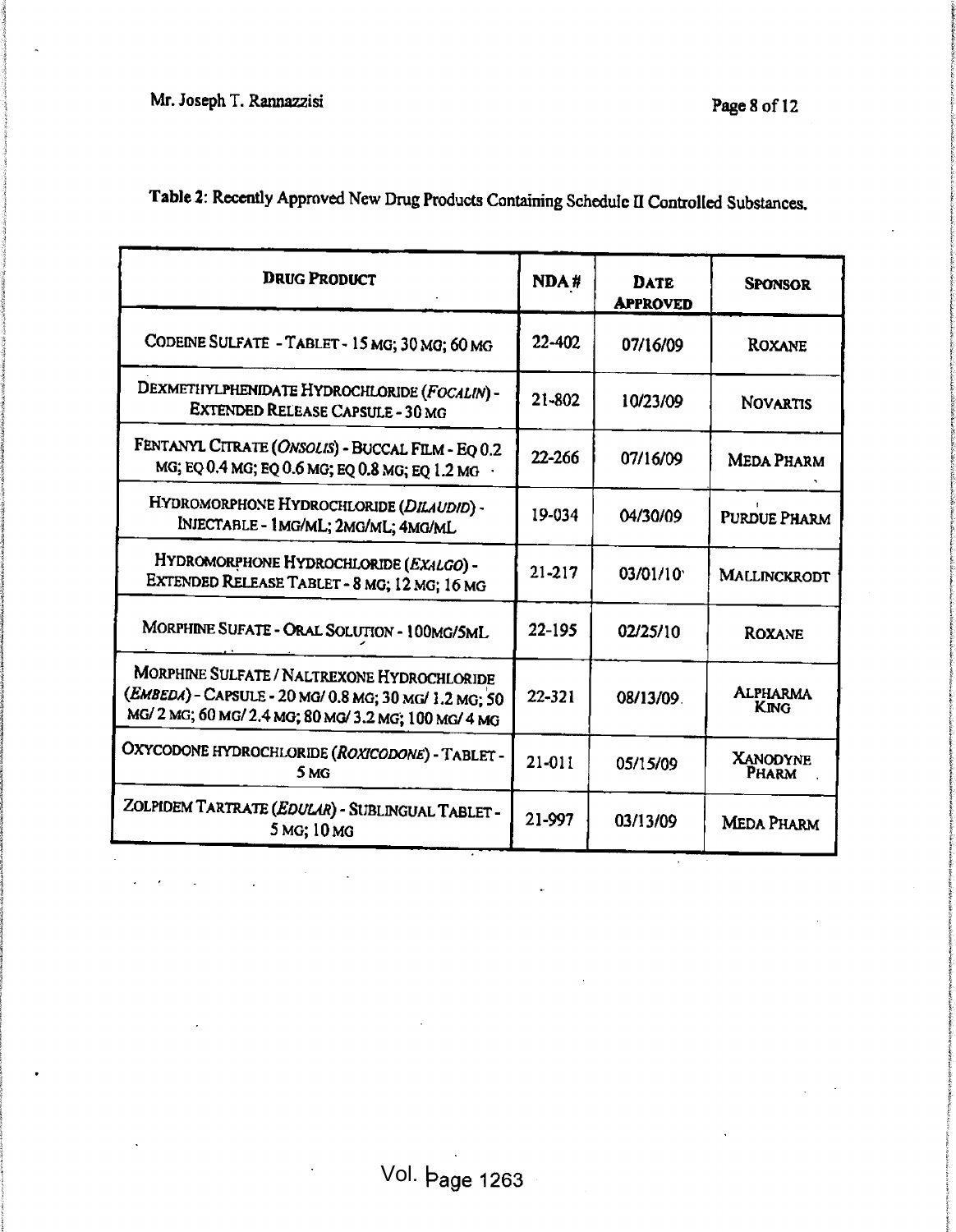the pact i

'? $\frac{1}{2}$ 

i

12000000

| $\ddots$                                                                                                         |                  |                                | Page 9 of 12       |
|------------------------------------------------------------------------------------------------------------------|------------------|--------------------------------|--------------------|
| Table 3: Recently Approved Generic Drug Products Containing Schedule II Controlled<br>Substances.                |                  |                                |                    |
| <b>DRUG PRODUCT</b>                                                                                              | <b>ANDA</b><br># | <b>DATE</b><br><b>APPROVED</b> | <b>SPONSOR</b>     |
| BUPRENORPHINE HYDROCHLORIDE - SUBLINGUAL<br>TABLET - EQ 2 MG; EQ 8 MG                                            | 78-633           | 10/08/09                       | ROXANE             |
| FENTANYL - TRANSDERMAL FILM EXTENDED RELEASE -<br>25 MCG/HR; 50 MCG/HR; 75 MCG/HR; 100 MCG/HR                    | 77-775           | 10/16/09                       | <b>NOVEN</b>       |
| FENTANYL CITRATE - TRANSMUCOSAL LOZENGE - EQ<br>0.2 MG; EQ 0.4 MG; EQ 0.6 MG; EQ 0.8 MG; EQ 1.2 MG;<br>EQ 1.6 MG | 77-312           | 10/30/09                       | <b>BARR</b>        |
| FENTANYL CITRATE - TRANSMUCOSAL LOZENGE - EQ<br>0.2 MG; EQ 0.4 MG; EQ 0.6 MG; EQ 0.8 MG; EQ 1.2 MG;<br>EQ 1.6 MG | 78-907           | 10/30/09                       | MALLINCKRODT       |
| HYDROMORPHONE HYDROCHLORIDE - TABLET - 8 MG                                                                      | 77-471           | 12/09/09                       | LANNETT            |
| HYDROMORPHONE HYDROCHLORIDE - TABLET -<br>2 <sub>MG</sub> ; 4 <sub>MG</sub>                                      | 78-439           | 12/09/09                       | LANNETT            |
| MEPERIDINE HYDROCHLORIDE - TABLET - 50 MG; 75<br>MG, 100 MG; 150 MG                                              | 40-893           | 06/24/09                       | <b>MIKART</b>      |
| METHADONE HYDROCHLORIDE - TABLET - 10 MG                                                                         | 90-635           | 11/25/09                       | PHARMANET          |
| OXYCODONE HYDROCHLORIDE - TABLET EXTENDED<br>RELEASE - 80 MG                                                     | $76 - 318$       | 04/24/09                       | IMPAX LABS         |
| OXYCODONE HYDROCHLORIDE - TABLET - 5 MG; 15 MG;<br>30 MG                                                         | 90-659           | 04/10/09                       | <b>SUN PHARMA</b>  |
| OXYCODONE HYDROCHLORIDE - TABLET - 5 MG; 15 MG;<br>30 MG                                                         | 90-895           | 08/24/09                       | <b>CORE PHARMA</b> |
| OXYCODONE HYDROCHLORIDE - TABLET - 5 MG; 10 MG;<br>15 MG; 20 MG; 30 MG                                           | 91-393           | 08/31/09                       | <b>AVANTHI INC</b> |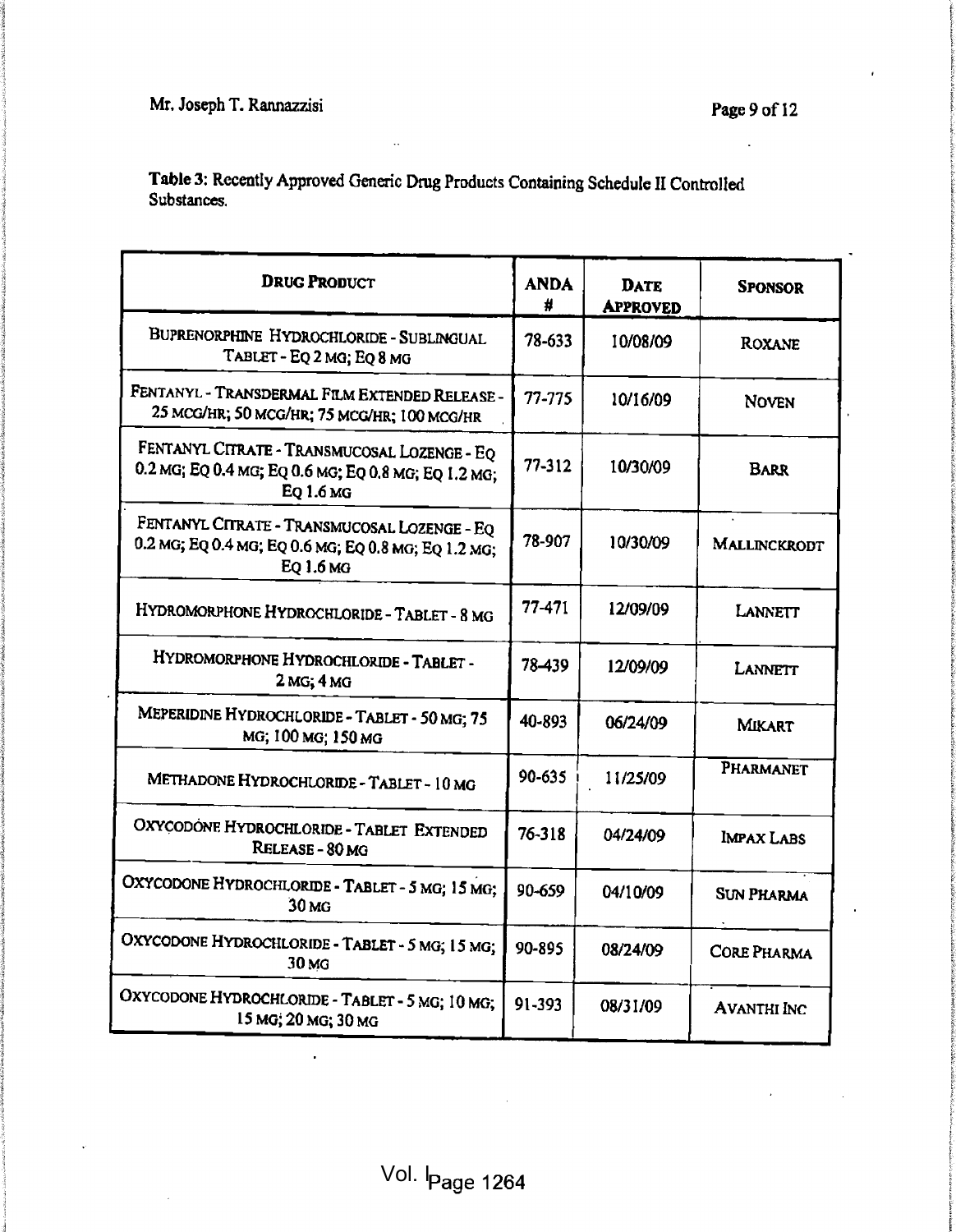Table 3 Continued

 $\mathbf{I}$ 

| <b>DRUG PRODUCT</b>                                                                                                       | <b>ANDA</b><br>₩ | <b>DATE</b><br><b>APPROVED</b> | <b>SPONSOR</b>                |
|---------------------------------------------------------------------------------------------------------------------------|------------------|--------------------------------|-------------------------------|
| OXYCODONE HYDROCHLORIDE - TABLET - 5 MG                                                                                   | 77-712           | 03/02/09                       | VINTAGE<br><b>PHARM</b>       |
| PSEUDOEPHEDRINE HYDROCHLORIDE/<br>FEXOFENADINE HYDROCHLORIDE - EXTENDED<br>RELEASE TABLET - 240 MG/ 180 MG; 120 MG/ 60 MG | 79-043           | 11/17/09                       | DR REDDYS<br>LABS LTD         |
| PSEUDOEPHEDRINE HYDROCHLORIDE/<br>FEXOFENADINE HYDROCHLORIDE- EXTENDED<br>RELEASE TABLET - 120 MG/ 60 MG                  | 76-667           | 09/22/09                       | DR REDDYS<br>LABS LTD         |
| TEMAZEPAM - CAPSULE - 7.5 MG                                                                                              | 78-581           | 09/08/09                       | <b>MUTUAL</b><br>PHARM        |
| TEMAZEPAM - CAPSULE - 22.5 MG                                                                                             | 77-175           | 09/14/09                       | <b>MUTUAL</b><br><b>PHARM</b> |
| TEMAZEPAM - CAPSULE - 22.5 MG                                                                                             | 70-920           | 06/12/2009                     | <b>MYLAN</b>                  |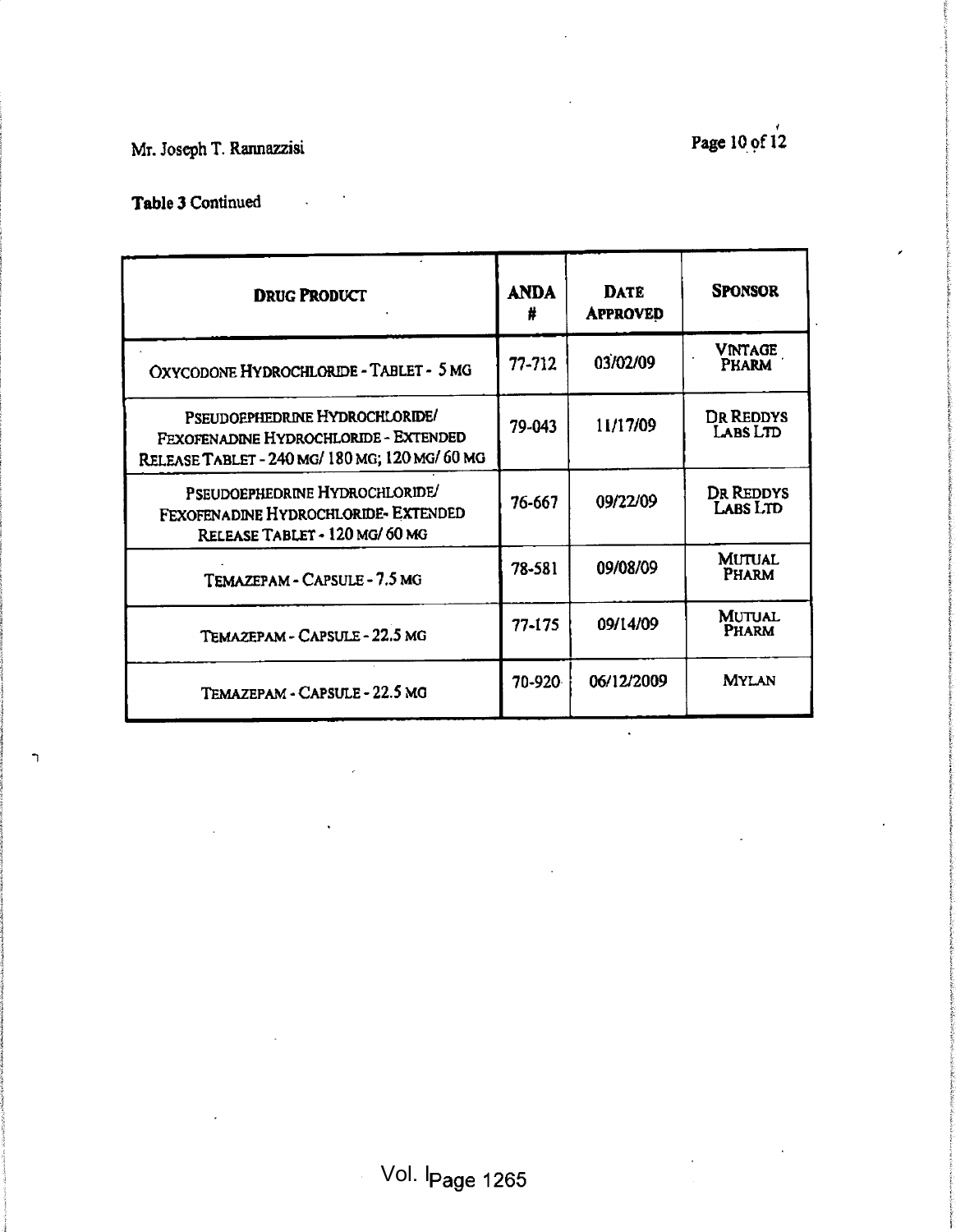$\overline{(}$ 

 $\frac{1}{2}$ 

Table 4: Drug, Products Containing Schedule II Controlled Substances Discontinued in January 2009-March 2010

| <b>DRUG PRODUCT</b>                                                                                                                                                                                                                                         | <b>NDA/</b><br><b>ANDA#</b> | <b>DATE OF</b><br><b>DISCONTINUATION</b> | SPONSOR               |
|-------------------------------------------------------------------------------------------------------------------------------------------------------------------------------------------------------------------------------------------------------------|-----------------------------|------------------------------------------|-----------------------|
| AMPHETAMINE ASPARTATE / AMPHETAMINE<br>SULFATE / DEXTROAMPHETAMINE<br>SACCHARATE/DEXTROAMPHETAMINE<br>SULFATE - TABLET - 1.25 MG/ 1.25 MG/ 1.25<br>MG/ 1.25 MG; 2.5 MG/ 2.5 MG/ 2.5 MG/ 2.5 MG;<br>5 MG/ 5 MG/ 5 MG/ 5 MG; 7.5 MG/ 7.5 MG/ 7.5<br>MG/7.5 MG | <b>ANDA</b><br>40-456       | $1/09 - 3/10$                            | <b>WATSON LAB</b>     |
| CODEINE PHOSPHATE / ACETAMINOPHEN -<br>$\cdot$ TABLET - 30 MG/300 MG                                                                                                                                                                                        | <b>ANDA</b><br>$87 - 762$   | $1/09 - 3/10$                            | PHARMAERAL            |
| CODEINE PHOSPHATE / ACETAMINOPHEN -<br>TABLET - 30 MG/300 MG                                                                                                                                                                                                | <b>ANDA</b><br>81-250       | $1/09 - 3/10$                            | <b>SANDOZ</b>         |
| CODEINE PHOSPHATE/ ACETAMINOPHEN-<br>TABLET-60 MG/300 MG                                                                                                                                                                                                    | <b>ANDA</b><br>87-762       | $1/09 - 3/10$                            | <b>SANDOZ</b>         |
| HYDROCODONE BITARTRATE/<br>HOMATROPINE METHYLBROMIDE (HYCODAN)<br>- TABLET AND SYRUP - 5 MG/ 1.5 MG AND<br>5MG/1.5MG/5ML                                                                                                                                    | <b>NDA</b><br>$05 - 213$    | $1/09 - 3/10$                            | <b>ENDO PHARM</b>     |
| HYDROCODONE BITARTRATE /<br>HOMATROPINE METHYLBROMIDE - TABLET -<br>5 MG/1.5 MG                                                                                                                                                                             | <b>ANDA</b><br>40-295       | $1/09 - 3/10$                            | <b>ACTAVIS TOTOWA</b> |
| HYDROCODONE BITARTRATE /<br>HOMATROPINE METHYLBROMIDE (LORCET-<br>HD) - CAPSULE - 5 MG/ 500 MG                                                                                                                                                              | <b>ANDA</b><br>87-336       | $1/09 - 3/10$                            | MALLINCKRODT          |
| HYDROMORPHONE HYDROCHLORIDE -<br>TABLET - 4 MG                                                                                                                                                                                                              | <b>ANDA</b><br>74-597       | 05/09                                    | <b>ROXANE</b>         |